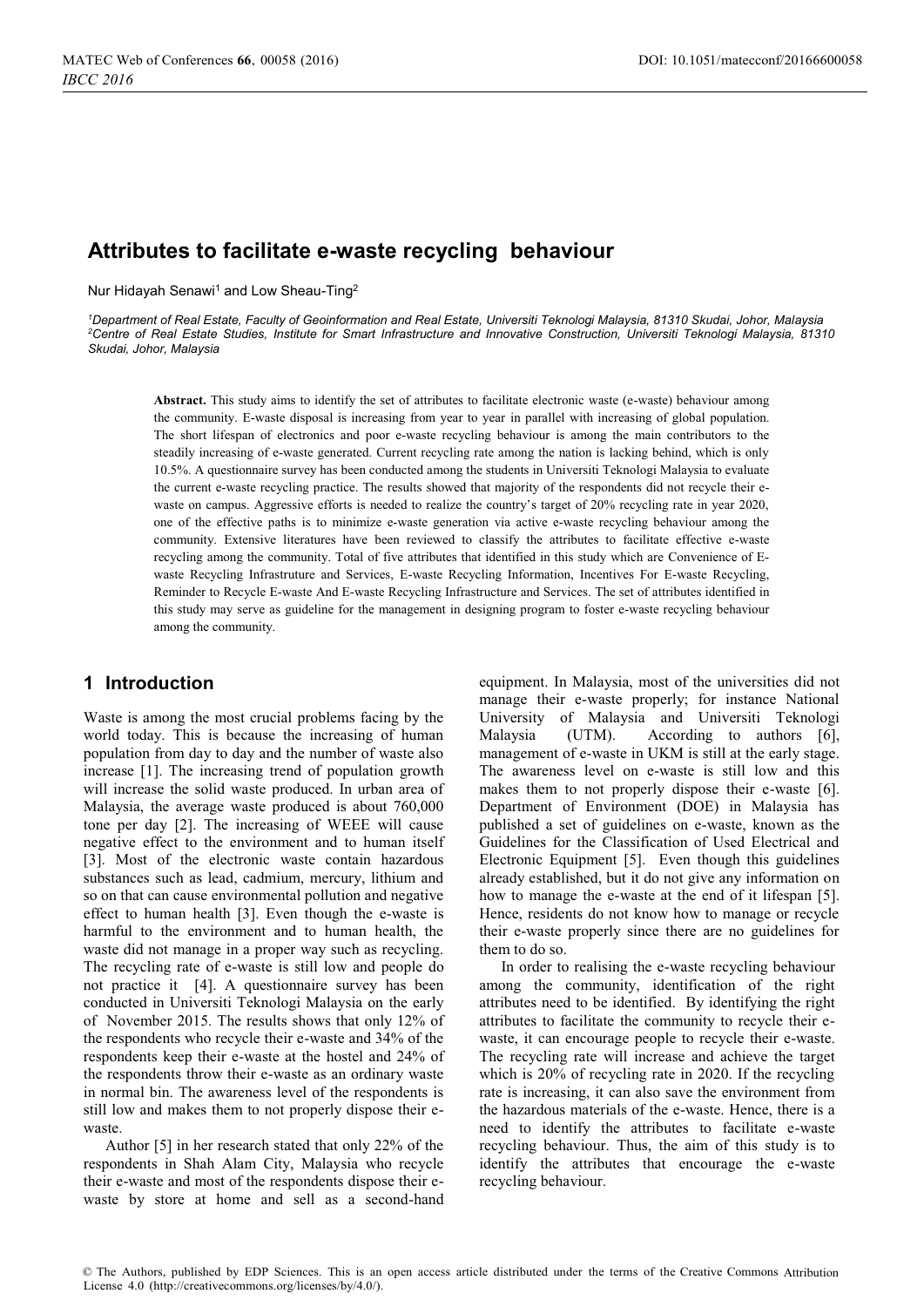## **2 Attributes of e-waste recycling behaviour**

Attributes of e-waste recycling behaviour can be described as the component that facilitate and encourage people to recycle their e-waste and thus to foster e-waste recycling behaviour. The attributes of e-waste recycling behaviour is important in order to encourage people to recycle their e-waste so that the e-waste can be disposed in an environmentally-friendly manner [7]. The attributes also can be used in implementing effective e-waste recycling management system [8]. By identifying the preferred attributes such as the convenience of accessibility to recycle bin, the management of the organisation can put the recycle bin that can easily be accessible by users. Hence, they can recycle their e-waste more conveniently. Based on the review of previous published literatures, this study has ascertained total of five attributes that fostering e-waste recycling behaviour among the community : (1) Convenience of E-waste Recycling Infrastructure; (2) E-waste Recycling Information; (3) Incentives for E-waste Recycling; (4) Ewaste Recycling Reminder; and (5) E-waste Recycling Infrastructure and Services. Further description on each attribute is presented in the followings.

### **2.1Convenience of E-waste Recycling Infrastructure**

The Convenience of E-waste Recycling Infrastructure means improved accessibility to recycling infrastructures. According to authors [9], several studies proved that the inconvenience of recycling infrastucture will lower the rate of people to participate in recycling activities. The more convenient the recycling infrastructure, the higher the rate of people participating in the recycling [10]. Other than inconvenience, any distance barriers or obstacles of recycle bins need to be removed in order to increase the rate of recycling [11]. Generally, this study identify three category distance of recycle bin which to facilitate e-waste recycling among the community; these including 100 meter distance to recycle bin, 100 meter to 500 meter distance to recycle bin and more than 500 meter to recycle bin.

The distance of less than 100 meter e-waste recycling infrastructure in this context means the e-waste recycling infrastructure such as recycle bin should be accessible within the distance of 100 meter. In a study conducted by authors [12] aimed to investigate sufficient number and positions of existing collection bins in Sidhapudur, Coimbatore, India using Geographical Information System (GIS). A model was developed based on the results of walking distance to drop the Municipal Solid Waste to the collection bin. There are three choices of distance which are 50 meter, 75 meter and 100 meter around the existing bins generated and the optimal distance was produced. The result shows that 75 meter of distance is the optimal distance to ensure good collection of municipal solid waste. The distance of 100 meter to

500 meter to e-waste recycling infrastructure such as recycle bin in this context means the e-waste infrastructure recycling should be allocated and accessed within the distance of 100 meter to 500 meter. Based on the previous study conducted by author [13] about the preferred attributes on waste segregation behaviour among the Malaysian campus community, the most preferred accessible distance to recycle bin by the students is 100 meter to 500 meter. The distance of more than 500 meter distance to e-waste recycling infrastructure such as recycle bin in this context means the recycle bins should be available and accessed within the distance of more than 500 meter. Distance plays an important attribute in order to foster the e-waste recycling behaviour among the community. The more convenience of the distance will encourage the community to recycle their e-waste.

### **2.2E-waste Recycling Information**

Information can be in various forms in order to raise knowledge and awareness about recycle, how to recycle and the benefits of e-waste recycling. According to authors [14], the producer of the product needs to provide the information on how to recycle and its effects when not disposed properly. These information is important in order for the obsolete e-waste to be treated effectively. In addition, authors [15] mentioned that recycling knowledge is important in determining the recycling behaviour among the students in University Sains Malaysia (USM).

Consumer awareness is important for the successfulness of e-waste recycling [16]. In order to raise the awareness, sufficient information about how to recycle, where to recycle and benefits of e-waste recycling should be provided [17]. The previous study has been done by authors [6] among the staffs and students in UKM. The results showed the awareness of ewaste management is still lacking seriously and in order to increase the awareness, they need to provide more information on e-waste management by teaching formally and informally and conducting seminars. In present context, information about e-waste recycling consists of two elements : (1) instructions to e-waste recycling, and (2) feedback on e-waste recycling.

Instructions to e-waste recycling is about providing the information to the community on how and where to recycle their e-waste. According to authors [8], the instructions can be done through educating the community on how and where to recycle in order to foster the recycling behaviour. According to authors [10], most of the consumers of mobile phone did not know that they can recycle their old and obsolete phone. This is due to the lack of information about waste collection and ewaste recycling. They also said that proper education and promotion from school, home, social media and other communication system can influence the mindset of people on the recycling of e-waste and ultimately building the awareness towards it. Hence, information about the instruction on e-waste recycling is important in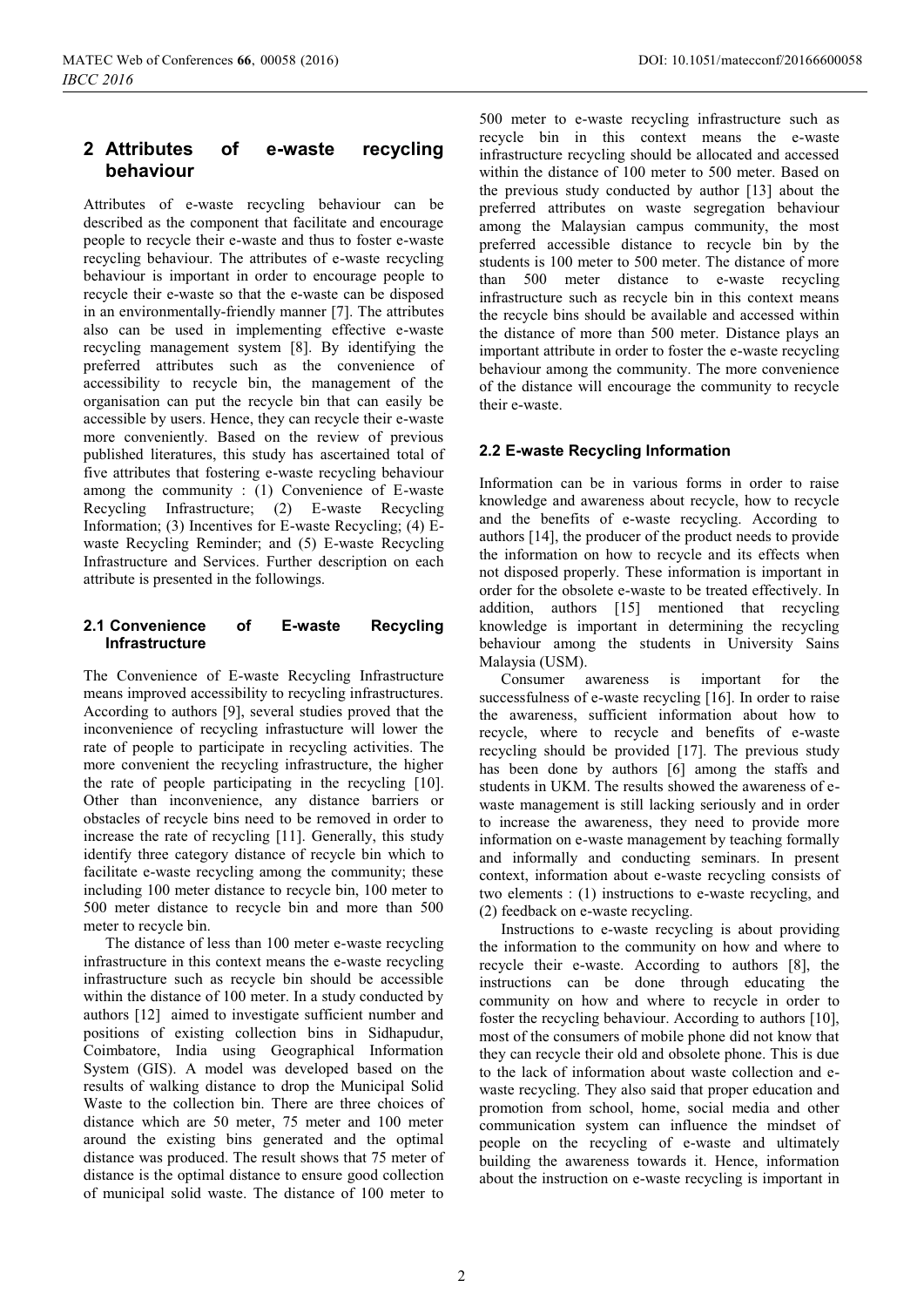order to enhance the e-waste recycling behaviour among the members of community.

Additionally, providing feedback on e-waste recycling is important to facilitate the practice of e-waste recycling among the community. In present context, feedback on e-waste recycling is about giving the feedback to the participants about the e-waste recycling information and rate of e-waste recycling after the ewaste recycling programme. Authors [16] proposed to establish a Global Recycle Network (GRN) in order to encourage e-waste recycling behaviour among consumers. In order to establish GRN, they need to provide the information feedback to product designers to improve recyclability. Authors [18] also stated that feedback about the performance of the recycling programme is important to encourage the recycling behaviour. In essence, feedback is essential to encourages people to recycle their e-waste. Information about ewaste recycling is among the important attributes in fostering e-waste recycling behaviour among the community. If there is no information about the e-waste recycling, the community might not be able to recycle their e-waste due to lacking of information such as did types of e-waste can be recycled.

#### **2.3 Incentives for E-waste Recycling**

Incentives for e-waste recycling is providing an incentive in form of monetary or non-monetary to the person or anyone who recycle their waste. According to authors [19], providing an incentive can foster the initial motivation for a sustainable activity. After the activity becomes part of their daily life, they will continue as their habits even without the extrinsic motivation. Thus, incentives can foster positive change in behaviour so that people will begin to recycle their e-waste. In present study, incentive is divided into two categories which are monetary incentive and non-monetary incentive.

A study by authors [20] on factors that influence people in Gaza City to recycle their domestic solid waste stated that more than half of the respondents choose financial rewards as the motivational factor to adopt recycling behaviour. A previous research conducted by authors [21] showed that Reuse, Recycling and Refurbishing (RRR) schemes collect more phones after offering the monetary incentives to the respondents. According to authors [22] monetary incentives can be in form of cash or voucher. The users will be given money if they recycle their e-waste or give back their e-waste to the producer. The result also stated that monetary incentives act as the most efficient incentives given to the respondents for successful of take-back services [22].

On the other hand, non-monetary incentives are incentives that do not involve cash payment. Authors [23] have conducted a study to exploring about how nonfinancial incentives contribute in motivating the workers to take care of their health and their retention in 16 countries. The result showed that non-monetary incentives are also important to motivate the workers to take care of their health because they feel valued by giving the non-monetary incentives to them. Hence, non-

monetary also have the potential to motivate people to recycle their e-waste such as by giving appreciation letter for doing e-waste recycling, small gifts and invited them to join the e-waste recycling together afterwards. Monetary and non-monetary incentives play an important role in fostering e-waste recycling behaviour among the community. Both of the incentives will trigger the ewaste recycling behaviour among the community if they were applied among the community.

#### **2.4E-waste Recycling Reminder**

According to authors [24] reminder defined as "auxiliary stimulation that is presented and remind the learner to display behaviour of interest at the appropriate time and appropriate circumstances". Reminder is useful in retaining sustainable behaviour [25]. Purpose of the reminder is to maintain the sustainable behaviour for long period [27]. Reminder also helps users to remember the sustainable practice which they tend to forget [27]. Authors [27] stated that verbal reminder and written reminder can increase about 22.1% of recycle rate participation. However, when only written reminders are given to residents, the recycle rate participation increases just by 2.4%. In present study, there are two types of Ewaste Recycling Reminder which are written reminder and verbal reminder.

Authors [28] mentioned that sustainability behaviour tends to be forgotten. Similarly in the context of e-waste recycling, written reminder can be placed at corridors, common area with messages about benefits of e-waste recycling.

Authors [29] stated that verbal reminder is "words or instructions which direct a person to involve in the behaviour". For example, teachers in school remind and encourage the students to recycle their e-waste. A previous research conducted by authors [30] showed that verbal reminder can increase the consumption of fruit serving among school in the National School Lunch Program (NSLP). The percentage of the students who take and consume fruit serving increase significantly. Hence, the management may consider to add on verbal reminder in an effort to encourage the community to recycle their e-waste and to foster e-waste recycling behaviour. People tend to forgot easily and need to be reminding. Thus, reminder can be one of the important attributes to foster e-waste recycling behaviour among the community.

#### **2.5E-waste Recycling Infrastructure and Services**

E-waste Recycling Infrastructure and Services is a facility or structures provided to dispose the e-waste. A previous research conducted in selected residential area in Kuala Lumpur, Malaysia found that recycling infrastructure is important attribute in fostering recycling behaviour [31]. Lacking of recycling facilities will decrease the consumers' intention to recycle and thus the recycling rate will be lower [32]. According to authors [18], in order to establish a proper management of solid waste on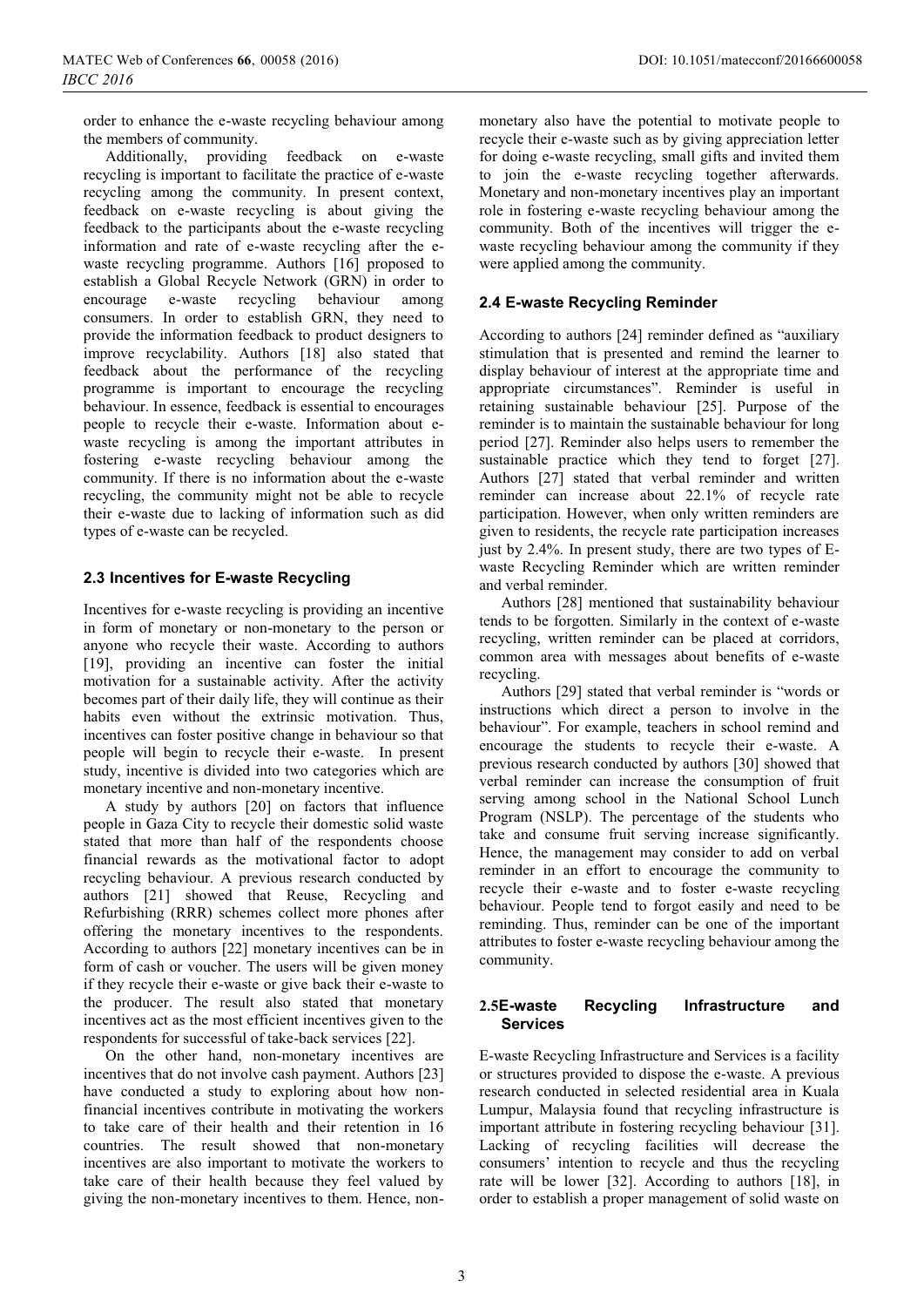Maltese Island, physical infrastructure of waste management is among important elements. Furthermore, authors [33] stated that in order to improve the e-waste recycling among residents in Melaka, government should provide the recycling infrastructure so that residents know where to recycle their e-waste.

In present context, E-waste Recycling Infrastructure and Services consists of three elements which are e-waste drop-off site, e-waste recycling bin and e-waste collection service. E-waste drop off site is where the e-waste dustbin placed at public area where easily assessible such as bus stop and library [34]. The significance of recycling infrastructure and services in increasing recycling rate has been acknowledged in previous research. For instance study conducted by authors [34] has showed that the rate of recycling increased when the availability of drop-off recycling facilities are available at Prespa Park Vilage. Authors [32] in their research about recycling attitude and behaviour in university campus stated that campus management should provide more drop-off recycle bin such as at lift lobbies, café, hostel and library so that students can easily recycle their waste.

Previous research conducted by authors [35], a study about factors influencing the rate of recycling at Minnesota countries and the result showed that the increasing number of drop-off center has increased the recycling rates by 1.28%. Study by authors [31] showed that the number of recycle bins need to be increased to improve the recycle rate among the household in Kuala Lumpur, Malaysia. ReCellular and Rechargeable Battery Recycling Corporation (RBBC) which is a non-profit organisation has established a collective service around the country in Brazil to collect the obsolete cell phones and the results showed that the e-waste recycling rate has successfully increased [36]. Infrastructure also important in encourage the community to foster e-waste recycling behaviour. If the e-waste recycling infrastructure is not provided, the community will not be able to recycle their e-waste and throw their e-waste in ordinary dustbin.

**Table 1.** Attributes to facilitate e-waste recycling behaviour.

| <b>Attribute</b>  | <b>Attribute Level</b>   |
|-------------------|--------------------------|
| Convenience of E- | Less than 100 meter      |
| waste Recycling   | Distance to E-waste      |
| Infrastructure    | Recycling Infrastructure |
|                   | 100 meter to 500 meter   |
|                   | Distance to E-waste      |
|                   | Recycling Infrastructure |
|                   | More than 500 meter      |
|                   | Distance to E-waste      |
|                   | Recycling Infrastructure |
| E-waste Recycling | Instruction to E-waste   |
| Information       | recycling.               |
|                   | Feedback on E-waste      |
|                   | recycling.               |
| Incentives for E- | Monetary Incentive.      |
| waste Recycling   | Non-monetary Incentive.  |
| E-waste Recycling | Written reminder.        |
| Reminder          | Verbal reminder          |
| Attribute         | Attribute level          |

| E-waste Recycling  | $\bullet$ | E-waste Drop-off site.  |
|--------------------|-----------|-------------------------|
| Infrastructure and |           | E-waste Recycling bins. |
| <b>Services</b>    |           | E-waste collection      |
|                    |           | services.               |

#### **3 Conclusion**

Based on the review of literatures, present study has, proposed five attributes which are effective to facilitate ewaste recycling behaviour among the community. The five attributes are Convenience of E-waste Recycling Infrastructure, E-waste Recycling Information, E-waste Recycling Incentives, E-waste Recycling Reminder and E-waste Recycling Infrastructure and Services. In each of the attributes, it consists of two or three elements. The findings of the study may serve as a reference guide for the management in fostering electronic waste recycling behaviour among the community.

#### **Acknowledgements**

The authors gratefully acknowledge the research grant and financial support provided by the Ministry of Higher Education (MOHE) and Universiti Teknologi Malaysia (UTM), under the FGRS research grant number R.J130000.7809.4F506.

#### **References**

- 1. Tan, S. T., Ho, W. S., Hashim, H., Lee, C. T., Taib, M. R., & Ho, C. S. Energy Conversion and Management. *Energy, economic and environmental (3E) analysis of waste-to-energy (WTE) strategies for municipal solid waste (MSW) management in Malaysia*.*,* **102**, 111-120 (2015)
- 2. Tarmudi, Z., Abdullah, M. L., & Tap, A. O. M. Jurnal Teknologi. *An overview of municipal solid wastes generation in Malaysia. 51***(1)**, 1-15 (2009)
- 3. Perkins, D. N., et al. Annals of global health. *E-waste: a global hazard*. **80(4)**, 286-295 (2014)
- 4. Soo, V. K. and M. Doolan. Procedia CIRP. *Recycling Mobile Phone Impact on Life Cycle Assessment*. **15**, 263-271 (2014)
- 5. Kalana, J. A.. International Journal of Environmental Sciences. *Electrical and electronic waste management practice by households in Shah Alam, Selangor, Malaysia*. *1***(2),** 132-144 (2010)
- 6. Chibunna, J. B., et al. Procedia-Social and Behavioral Sciences. *The challenges of e-waste management among institutions: A case study of UKM*. **59**: 644- 649 (2012)
- 7. Chi, X., Wang, M. Y., & Reuter, M. A. Journal of Cleaner Production. *E-waste collection channels and household recycling behaviors in Taizhou of China.* , **80**, 87-95 (2014)
- 8. Wang, Z., et al. Journal of Cleaner Production. *Willingness and behavior towards e-waste recycling for residents in Beijing city, China*. **19(9-10)**, 977-984 (2011)
- 9. Saphores, J.-D. M., et al. Resources, Conservation and Recycling. *Willingness to engage in a pro-*